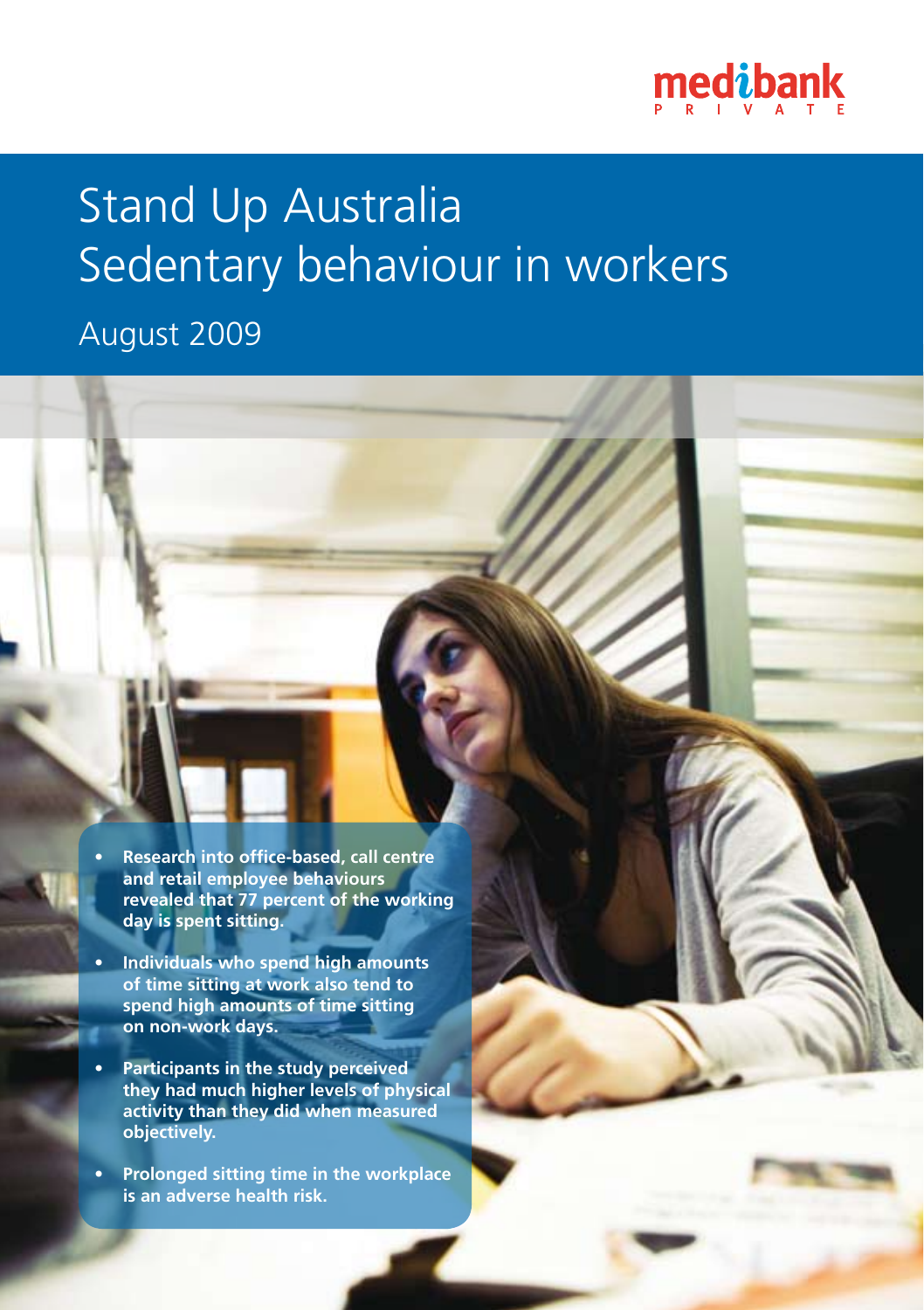### **Contents**

- **3** What is sedentary behaviour?
- **4** About the study
- **5-6** Key findings
- **7-8** Physical activity: objective vs self-reported measurements
- **9** Sedentary activity: objective vs self reported measurements
- **10** Does gender make a difference?
- **11** Recommendations
- **12** References



## What is sedentary behaviour What is sedentary behaviour?

**Sedentary behaviour (from the Latin** *sedere* **– 'to sit') is the term now used to describe activity for which energy expenditure is only marginally above resting levels and is typically characterised by sitting which can occur at work, in transit, at home and during leisure time. Hence, the terms 'sitting time' and 'sedentary time' are often used interchangeably – each referring to sedentary behaviour.**

#### **Sedentary lifestyles**

A sedentary lifestyle (ie: undertaking none or insufficient amounts of health-enhancing physical activity) is considered to be a major contributor to adverse health outcomes such as type 2 diabetes, obesity and cardiovascular disease. Notwithstanding the poor participation in physical activity in leisure hours by Australians, the increasing pace of technological change in workplace environments has also meant that prolonged sitting has become a ubiquitous component of adults' working lives.

Posture at work has long been recognised as potential occupational hazard<sup>1</sup> but research is now linking high amounts of sedentary time or prolonged sitting - with premature mortality<sup>2</sup>, heart disease and diabetes<sup>3-9</sup>

There is increasing recognition that sedentary time in office-based workplaces also needs to be considered as a potential adverse health risk and is distinct to the lack of physical activity outside work hours.

With increasing evidence of sedentary behaviour being linked to chronic disease, and known associations between chronic disease and reduced productivity through absenteeism and presenteeism, there is growing speculation that prolonged sitting is an important factor in workplace health and outcomes.

#### **Medibank and workplace health**

Medibank Private has been researching workplace health for many years, examining the effects of health status on productivity and the economy. Medibank's latest research, outlined in this report, investigates sitting time in various groups of working adults. It aims to characterise both sedentary and physical activity patterns in staff from different working environments – corporate/office based, retail, and call centre employees.

This landmark study, Stand Up Australia, is a national collaboration between the Baker IDI Heart and Diabetes Institute, the Cancer Prevention Research Centre at The University of Queensland and Medibank Private.

The data analysed on the following pages was collected using accelerometers, along with self-reporting of activity levels in Medibank Private and a partner organisation's employees from three distinct workplace settings – officebased, retail and call centre.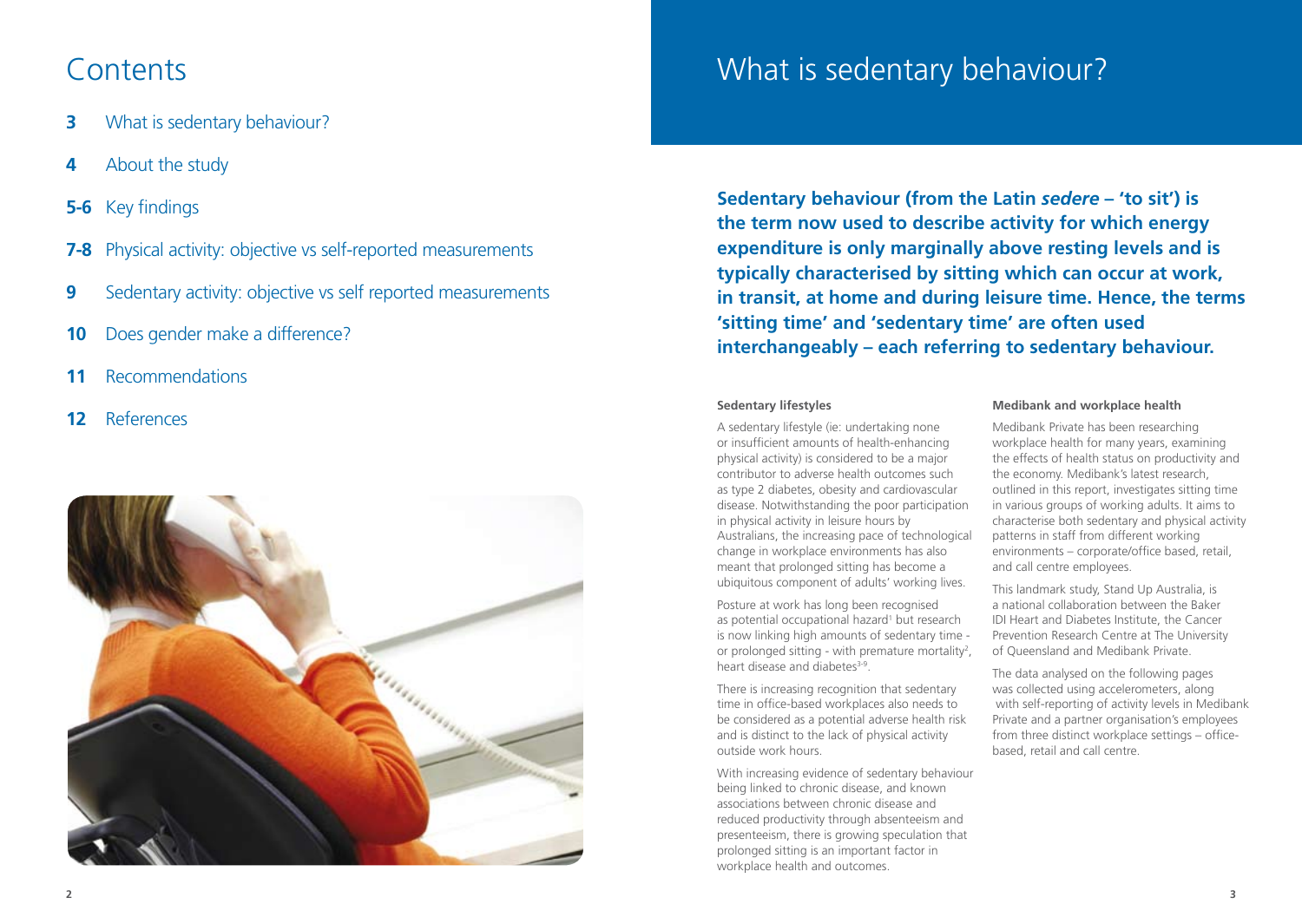## About the study

## Key findings

The study involved 131 Medibank Private and partner organisation employees, aged 18 years and over, who were ambulatory (i.e. not wheel-chair bound) and employed full-time within office-based, retail or call centre workplace settings. Participation was voluntary, with employees invited to participate in the study via internal email. In being a convenience sample, it is acknowledged that this participant group may have been more interested in health/healthy lifestyle than a random population sample.

The study was conducted over two separate visits during a 10 day target period.

#### **Visit 1**

Participants were provided with an accelerometer (a small, non-invasive device used to record the time, duration and the intensity of physical activity duration and sitting time) and a diary to record work-times and sitting activities undertaken during their waking hours.

General demographic (age, sex, date of birth, job classification, living circumstances) information was obtained using an interview administered questionnaire. Height, weight and waist circumference were collected using standard protocols of assessment.

Accelerometer use and diary completion took place over seven consecutive days (five workdays and two non-work days).



#### **Visit 2**

Participants returned their accelerometer and diary. Information on self-reported sitting and physical activity time (from past seven days) was collected using an interviewer-administered questionnaire. A take home questionnaire assessing perceptions towards strategies to reduce sedentary behaviour in the workplace was given to participants to complete in their own time.

The Stand Up Australia study is the first in Australia and internationally, to collect information from people in workplace settings using objectively measured accelerometer data, as well as self-reported data. The information collected by the study provides research findings on sedentary time, as a marker of time spent sitting, in addition to physical activity. Another ground-breaking contribution of this study is the measurement of data collected according to the different domains (work and non-work) in a person's day and different workplace settings.

Based on the objectively measured data (accelerometer), the findings of the Stand Up Australia study show that the majority of time spent at work is sedentary – 77 percent.

More broadly, 70 percent of the entire work day (before, during and after work) is spent sedentary compared to a non-work day in which the proportion is lower at 62 percent.

Moderate-to-vigorous intensity physical activity – the type of activity that forms the basis for current National Physical Activity Guidelines – occupied less than 5 percent of the time on both work days and non-work days. The remainder is occupied with light-intensity (incidental) physical activity.

#### **Chart 1: Objectively-measured sedentary time**



Overall, significantly more time was spent in light-intensity activity on non-work days compared to work days, however, surprisingly, more moderate-to-vigorous intensity activity occurred on work days compared to non-work days.

While at work, call centre employees had the highest amount of sedentary time, engaged in less light-intensity activity, and took fewer breaks in sedentary time compared to office and retail employees.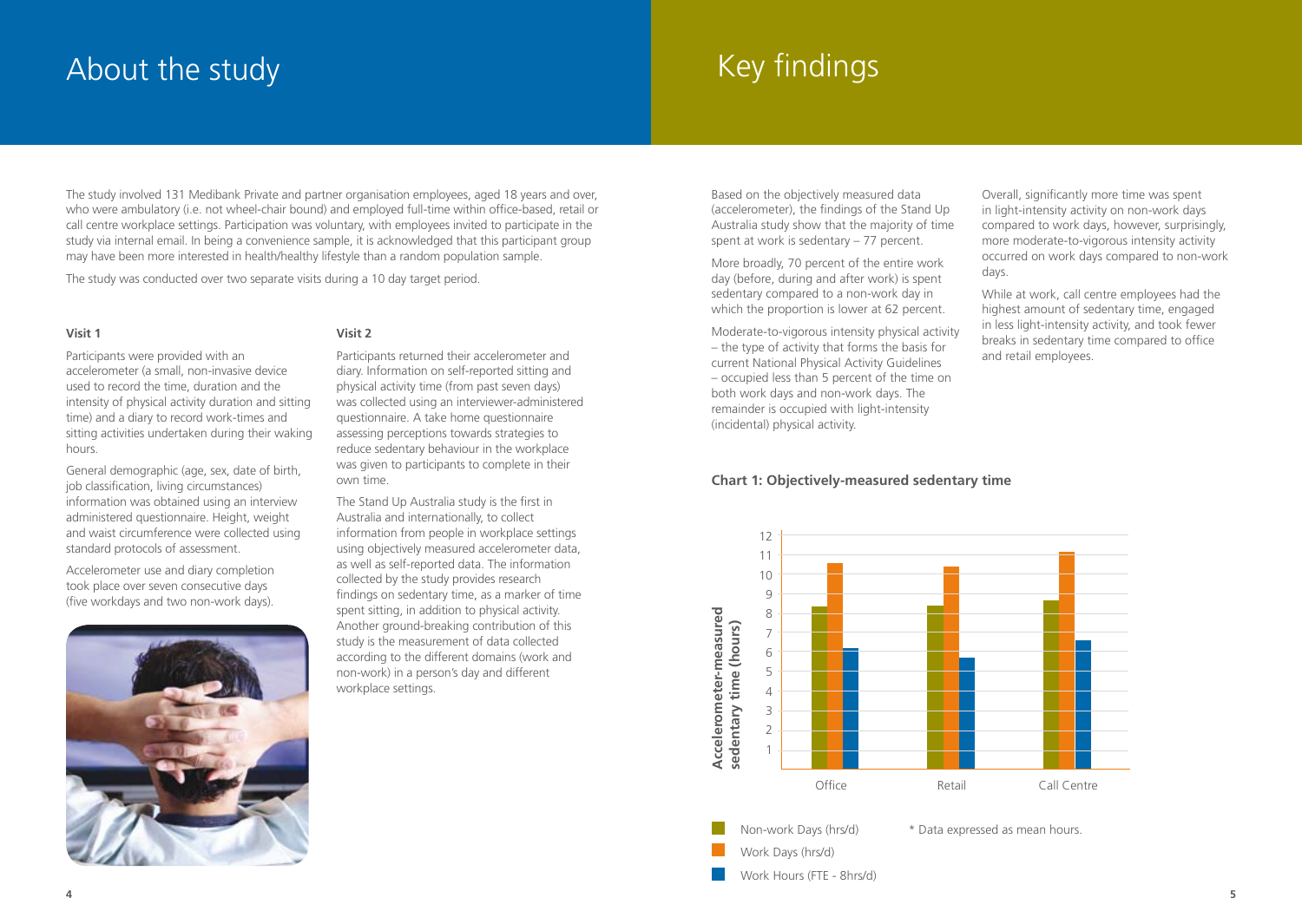## Key findings

## Physical activity: objective vs self-reported measurements

On non-work days there was very little difference in the moderate-to-vigorous activity levels between the three workplaces, and there was also minimal difference in the time spent sedentary.

There were significant workplace setting differences in time spent in light-intensity activity, particularly on work-days and during work hours. Retail employees spend more time doing light-intensity activity, and have more

breaks in sitting time than the other two groups, while call centre employees the least.

Overall, the majority of the day – 67 percent – (across both work days and non-work days) is spent sedentary. The remainder of the day is spent in light-intensity activity (28 percent) and only a small remaining percentage of the day (4 percent) spent in moderate-to-vigorous intensity activity.

### **Chart 2: Accelerometer-measured activity across the entire sample population across all days**



During working hours specifically, the dominance of sedentary time over time at other activity levels is even more pronounced, with

sedentary time comprising 82 percent of working time for call centre staff, 76 percent for office workers and 73 percent for retail staff.

### **Chart 3: Accelerometer-measured activity during working hours**



While the level of physical activity that is 'sufficient' to confer a health benefit has been debated for some time, it is currently recommended that Australian adults do at least 150 minutes of moderate-intensity physical activity each week (with brisk walking included as a moderate-intensity activity)<sup>10</sup>.

Existing self-report methods for assessing physical activity are subject to overestimation. This study reinforced this theory for moderateto-vigorous activity and questions the utility of self-report data for gauging the extent to which National Physical Activity Guidelines are being achieved within the population.

Overall, self-reported physical activity exceeded what was recorded objectively using accelerometer data. Based on self-report data, two thirds of all participants reported they were achieving the minimum National Physical Activity Guidelines, whereas accelerometer data puts this estimate much lower at less than half.

Importantly, the objective measurements showed little difference in the amount of time doing moderate-to-vigorous intensity physical activity between workplace settings on non-work days.

Closer examination of the self-reported data shows significant differences between workplace groups in their perception of meeting the Guidelines. Whilst 75 percent of office employees believed they met the guidelines, the figure was lower in call centre workers (50 percent), and retail employees (44 percent). Objective measurement (with the accelerometers) supported this ratio during work hours, with office employees spending significantly more time in moderate-to-vigorous activity than employees at either retail or call centres.

Table 1 compares self-reported time spent in moderate-to-vigorous intensity physical activity with objective measures obtained via accelerometers. Whilst the average difference across all settings was relatively small, detailed comparison of the two measures showed a considerably wide variation for individuals in how well the self-report agrees with objective measures, and this variation is worse for participants who are more physically active.

Participants were much more likely to be classified as meeting the Guidelines via self-report than via objective measures.

### **Table 1: Self-report vs objectively measured moderate-to-vigorous intensity physical activity across all days**

|                      | Self-report | Objective | Average<br><b>Difference</b> |
|----------------------|-------------|-----------|------------------------------|
| Office $(n=62)$      | 50.3        | 40.7      | 9.6                          |
| Retail $(n=16)$      | 34.5        | 29.7      | 4.7                          |
| Call centre $(n=26)$ | 26.0        | 36.7      | $-10.7$                      |
| <b>All Settings</b>  | 42.9        | 38.0      | 3.8                          |

\* Data expressed as mean number of minutes per day.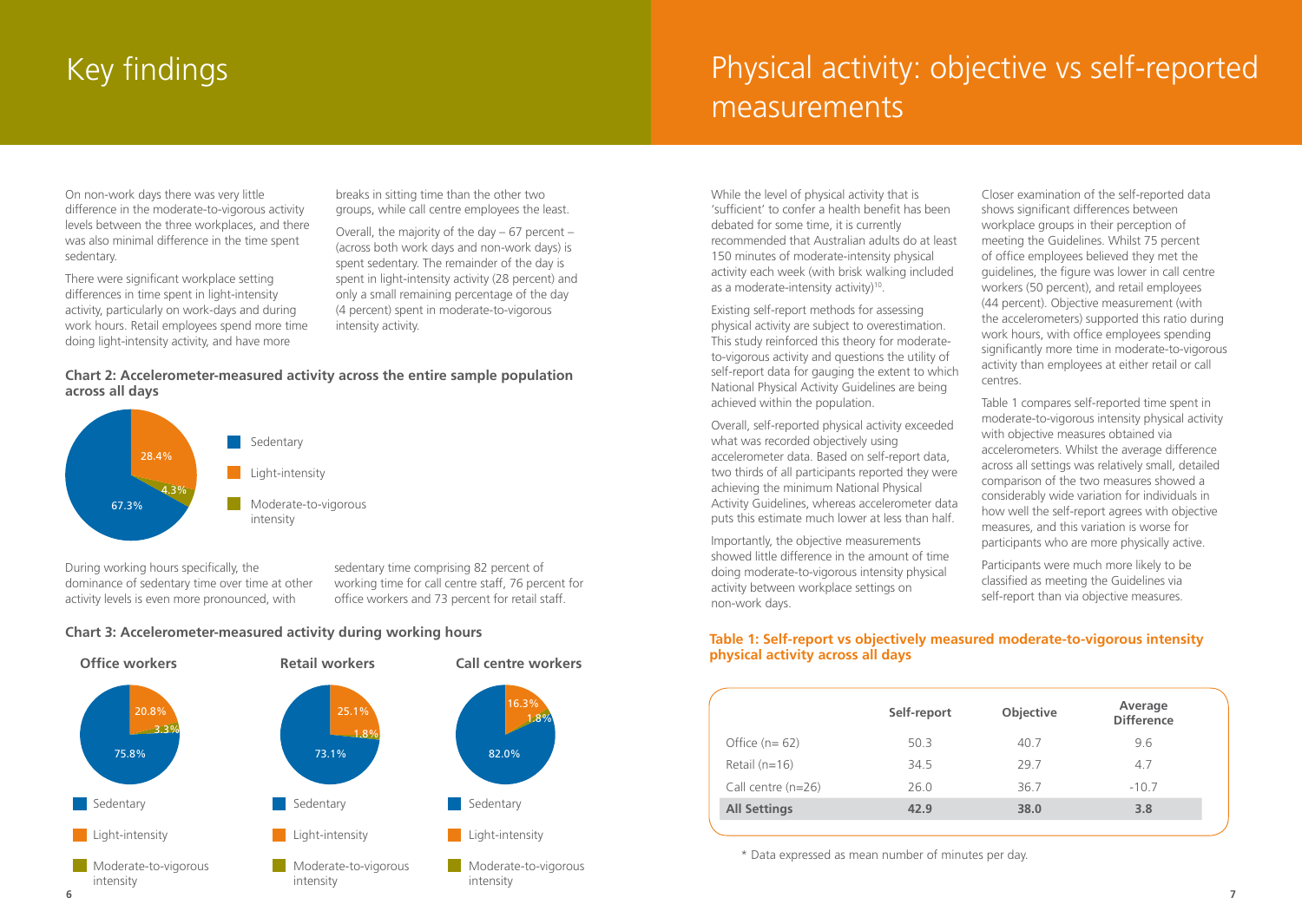## Physical activity: objective vs self-reported measurements

## Sedentary time: objective vs self-reported measurements



**Chart 4: Percentage of participants meeting the physical activity guidelines measured by self-report and objectively by accelerometer**



**Chart 5: Differences between self-reported sedentary time and objectivelymeasured sedentary time.**



When considering the entire sample group, on average, there was relatively little difference between self-reported sedentary time and accelerometer-measured sedentary time. However, examination of the data at an individual level identified large variances between self-report and accelerometer measurements. Interestingly, those with less sedentary time tended to under-report their sitting time; those with more sedentary time tended to over-report their sitting time. On average, self-reported sitting time of the sample was 11 hours per day during workdays, of which approximately two-thirds (7.1 hours per day) was at work. Similarly, the average sedentary time (based on accelerometer measurement) was 10.7 hours a day, of which approximately two-thirds (6.1 hours per day) was during work hours.

The self-reported sitting time in this sample exceeds previous reports from a large sample of Dutch workers, in which sitting was 7 hours per day, one third of which was at work<sup>11</sup>.

Differences in study methodology (ie: sitting time questions) between the studies may provide a partial explanation for this discrepancy. While the study showed that sitting is prone to underestimation using self-reporting, the self-reported estimates of sitting time tended to be more accurate than those for physical activity. This also suggests that a more comprehensive approach to determining true physical activity levels of Australians should also examine sedentary (sitting) time in addition to self-reported data on physical activity. Similar consideration could also be given with the determination of the National Physical Activity Guidelines.

It is an unfortunate reality that objective sitting time measures may not always be available, so it is recommended that when using self-report instruments, sitting time needs to be captured across all domains, specifically both work and non-work domains given the large differences between sitting within and outside the workplace.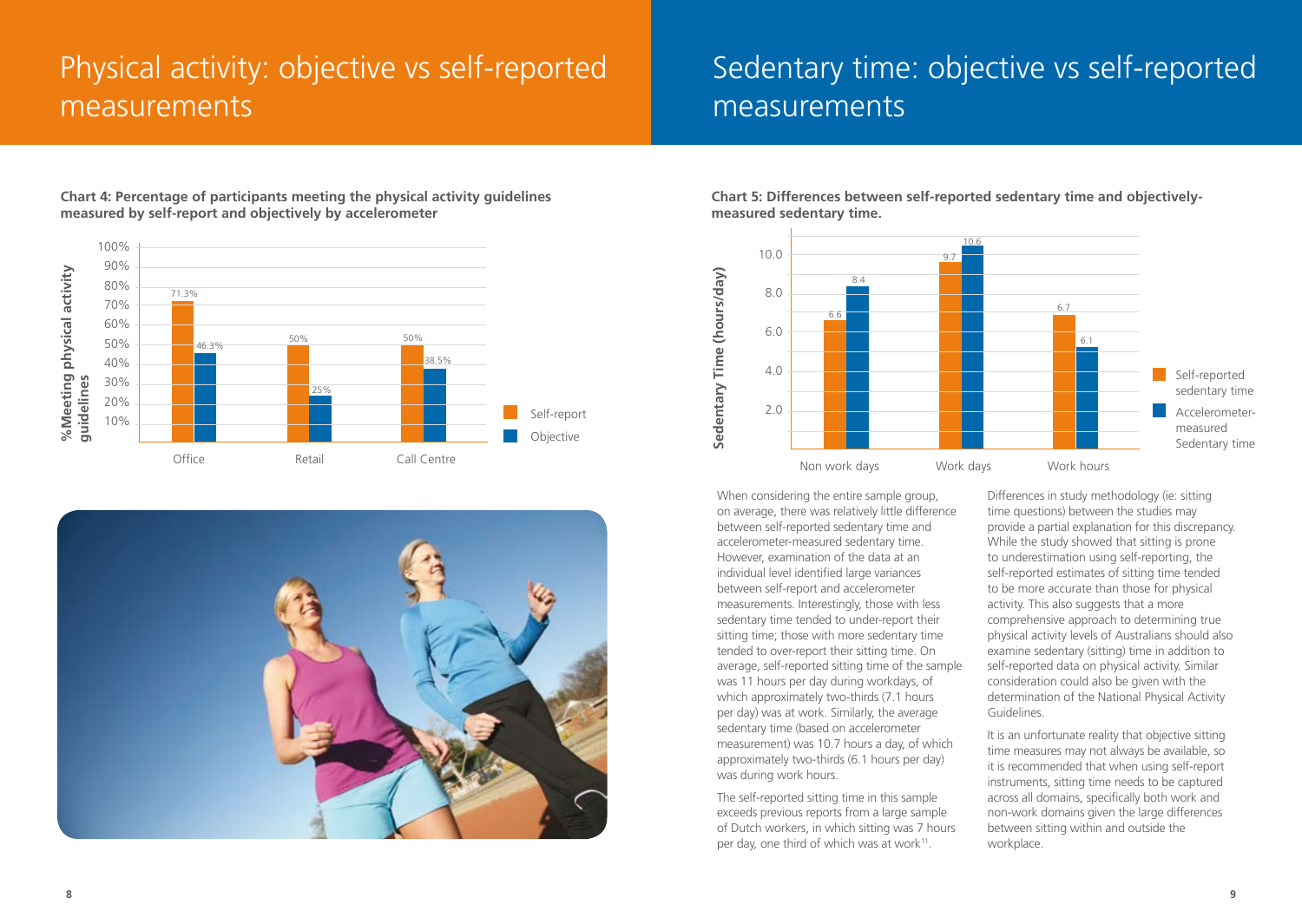### Does gender make a difference?

Most of the study participants were women (60 percent).

There were no significant differences between genders in self-reported or accelerometermeasured sedentary time (on workdays or non-workdays).

For both men and women, sedentary time was significantly greater on workdays compared to non-work days.

## Recommendations

The magnitude of chronic diseases and poor health among working Australians, together with emerging evidence that sitting time increases risk, highlights the need for increased focus and resources to better understand and influence the potential hazards of prolonged sitting in the workplace.

In light of the findings that sedentary time occupies more than two-thirds of employees' working days, consideration should be given to trialling and evaluating initiatives to facilitate and support the reduction of sitting time in the workplace.

Innovations to support organisations and individuals to implement simple strategies for substituting sedentary time for light intensity physical activity during the work day should be considered. For example, strategies might include standing up whilst talking on the telephone or using a telephone headset to keep moving during phone calls. Other simple strategies might include arranging short breaks during prolonged sit-down meetings or re-organization of some work tasks to enable employees to stand or sit as they choose.

The Stand Up Australia study provides further evidence that organisations need to be prompted to consider sedentary work spent

Previous research has shown that more men than women meet the National Physical Activity Guidelines<sup>12</sup>. In this sample however, men and women did not differ significantly in their level of physical activity, regardless of whether it was leisure time or during work hours.

sitting in the workplace) as an emerging health issue. Future research should be directed towards expanding the knowledge base with respect to whether there are direct links between sedentary time at work and adverse health outcomes and consequently the influence of sedentary time on productivity and absenteeism.

The Stand Up Australia study provides some guidance for such future research, especially in highlighting the value of using modern technology (accelerometers) for measuring sedentary and physical activity time in the work and domestic settings. Importantly, perspectives on health-related physical activity are changing, with a much-greater emphasis on overall (rather than primarily leisure time and recreational) physical activity; particularly in occupational and commuting settings<sup>13</sup>. The study findings are timely since objective measurement of sedentary time and light intensity physical activity using accelerometers is a relatively new science. Objective measurement, through the use of accelerometer data, captures the broad-spectrum of physical activity, from sedentary through light-intensity to highintensity and should be considered the gold standard for measurement.

Specific recommendations for employers:

- Prolonged sitting should be considered within occupational health and safety policies and practices just like other elements of posture<sup>14</sup>.
- Employers need to be aware of the levels of prolonged sitting among their employees during work hours – for example, by auditing levels of sitting in the workplace.
- Employers should explore opportunities to reduce sitting in the workplace – for example, through simple interventions (such as promoting and supporting standing meetings), possibly in combination with environmental interventions (such as height adjustable desks) that can promote postural transitions. It could be as simple as extra-long

### References

**1.** Franco G. Ramazzini and workers' health. Lancet. 1999;354:858-861.

**2.** Katzmarzyk PT, Church TS, Craig CL, Bouchard C. Sitting time and mortality from all causes, cardiovascular disease, and cancer. Med Sci Sports Exerc. 2009;41:998-1005.

**3.** Dunstan DW, Salmon J, Healy GN, Shaw JE, Jolley D, Zimmet PZ, Owen N. Association of television viewing with fasting and 2-h postchallenge plasma glucose levels in adults without diagnosed diabetes. Diabetes Care. 2007;30:516-522.

**4.** Dunstan DW, Salmon J, Owen N, Armstrong T, Zimmet PZ, Welborn TA, Cameron AJ, Dwyer T, Jolley D, Shaw JE. Physical activity and television viewing in relation to risk of undiagnosed abnormal glucose metabolism in adults. Diabetes Care. 2004;27:2603-2609.

**5.** Dunstan DW, Salmon J, Owen N, Armstrong T, Zimmet PZ, Welborn TA, Cameron AJ, Dwyer T, Jolley D, Shaw JE. Associations of TV viewing and physical activity with the metabolic syndrome in Australian adults. Diabetologia. 2005;48:2254-2261.

**6.** Healy GN, Dunstan DW, Salmon J, Cerin E, Shaw JE, Zimmet PZ, Owen N. Objectively measured light-intensity physical activity is independently associated with 2-h plasma glucose. Diabetes Care. 2007;30:1384-1389.

**7.** Healy GN, Wijndaele K, Dunstan DW, Shaw JE, Salmon J, Zimmet PZ, Owen N. Objectively measured sedentary time, physical activity, and metabolic risk: the Australian Diabetes, Obesity and Lifestyle Study (AusDiab). Diabetes Care. 2008;31:369-371.

telephone cords in the call centre which allow employees to stand during and between calls.

- Employers should engage in research to explore links between prolonged sitting and indicators of workforce engagement – absenteeism, presenteeism, or productivity.
- It will always be difficult to engage employees in moderate-to-vigorous activity during the work day but research has shown that light intensity activity is also beneficial and should be given increased recognition amongst employers. Getting employees moving is the most important thing – even 'non-sweaty' light-intensity activity is good for health and wellbeing.

**8.** Hu FB, Leitzmann MF, Stampfer MJ, Colditz GA, Willett WC, Rimm EB. Physical activity and television watching in relation to risk for type 2 diabetes mellitus in men. Arch Intern Med. 2001;161:1542-1548.

**9.** Hu FB, Li TY, Colditz GA, Willett WC, Manson JE. Television watching and other sedentary behaviors in relation to risk of obesity and type 2 diabetes mellitus in women. JAMA. 2003;289:1785-1791.

**10.** Commonwealth Department of Health and Aged Care. National Physical Activity Guidelines for Australians: Active Australia. Canberra, Australia: Commonwealth Department of Health and Aged Care; 1999.

**11.** Jans MP, Proper KI, Hildebrandt VH. Sedentary behavior in Dutch workers: differences between occupations and business sectors. Am J Prev Med. 2007;33:450-454.

**12.** Armstrong T, Bauman A, Davies J. Physical activity patterns of Australian adults. Results of the 1999 National Physical Activity Survey. Canberra, Australia: Australian Institute of Health and Welfare; 2000.

**13.** Brown, W., Bauman, A.E., Owen, N. (2009). Stand up, sit down, keep moving: turning circles in physical activity research? British Journal of Sports Medicine, 43, 86-88.

**14.** Owen, N., Bauman, A. and Brown, W. (2009). Too much sitting: a novel and important predictor of chronic disease risk? British Journal of Sports Medicine, 43, 81-83.